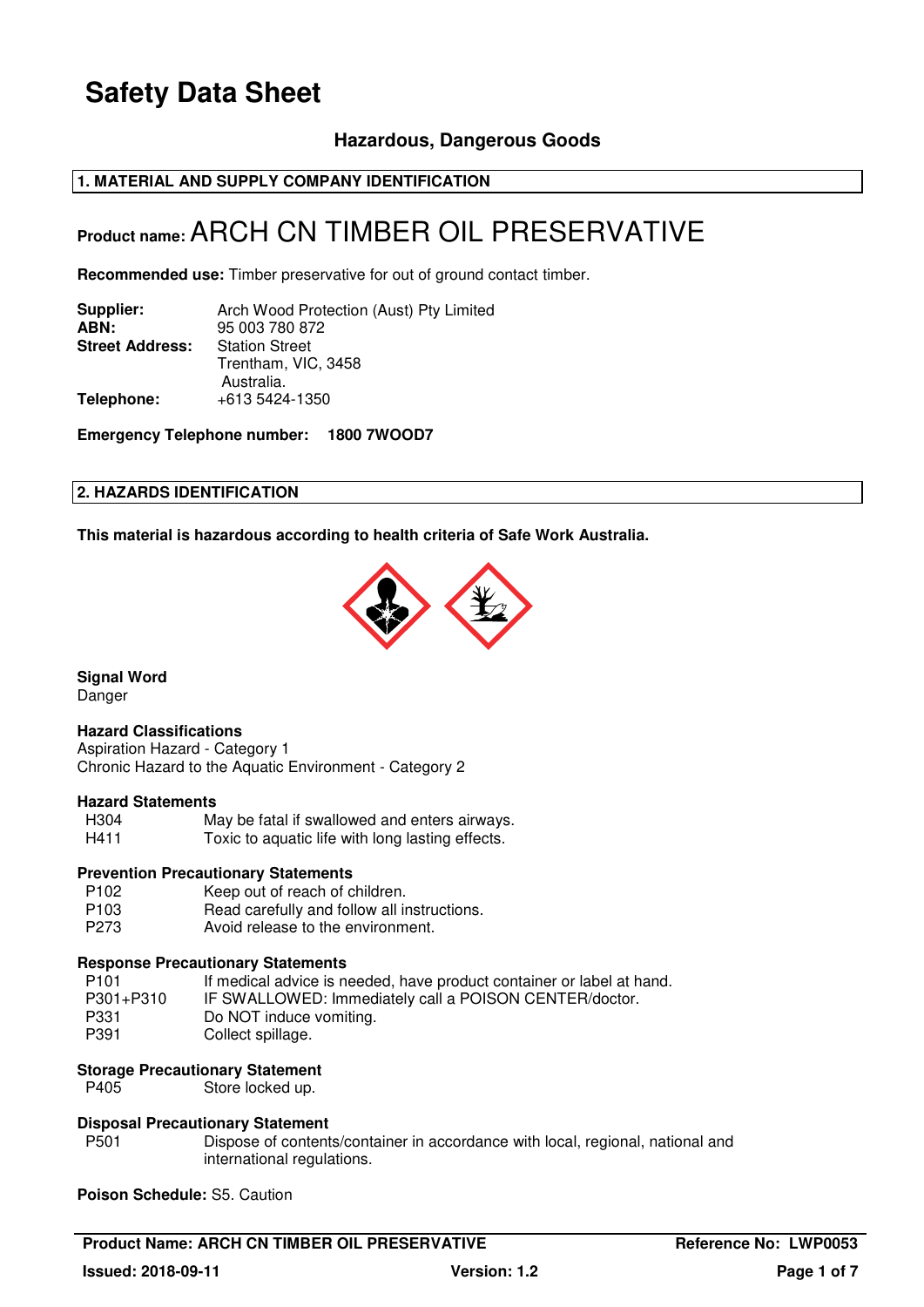### **DANGEROUS GOOD CLASSIFICATION**

Classified as Dangerous Goods by the criteria of the "Australian Code for the Transport of Dangerous Goods by Road & Rail" and the "New Zealand NZS5433: Transport of Dangerous Goods on Land".

#### **Dangerous Goods Class:** 9

Australian Special Provisions; AU01: Environmentally Hazardous Substances meeting the description of UN 3077 or UN 3082 are not subject to this Code (ADG 07) when transported by road or rail in;

- (a) packagings that do not incorporate a receptacle exceeding 500 Kg (L); or
- (b) IBCs.

| 3. COMPOSITION INFORMATION                                                                                                       |                         |                                                                                |
|----------------------------------------------------------------------------------------------------------------------------------|-------------------------|--------------------------------------------------------------------------------|
| <b>CHEMICAL ENTITY</b>                                                                                                           | CAS NO                  | <b>PROPORTION</b>                                                              |
| Mineral oil(s)<br>Distillates, petroleum, hydrotreated light<br>Copper naphthenate<br>Ingredients determined to be Non-Hazardous | 64742-47-8<br>1338-02-9 | $>60 \%$ (w/w)<br>10-20 $% (w/w)$<br>10-20 $% (w/w)$<br><b>Balance</b><br>100% |

### **4. FIRST AID MEASURES**

If poisoning occurs, contact a doctor or Poisons Information Centre (Phone Australia 131 126, New Zealand 0800 764 766).

**Inhalation:** Remove victim from exposure - avoid becoming a casualty. Remove contaminated clothing and loosen remaining clothing. Allow patient to assume most comfortable position and keep warm. Keep at rest until fully recovered. Seek medical advice if effects persist.

**Skin Contact:** If skin or hair contact occurs, remove contaminated clothing and flush skin and hair with running water. If swelling, redness, blistering or irritation occurs seek medical assistance.

**Eye contact:** If in eyes wash out immediately with water. In all cases of eye contamination it is a sensible precaution to seek medical advice.

**Ingestion:** Immediately rinse mouth with water. If swallowed, do NOT induce vomiting. Give a glass of water to drink. Never give anything by the mouth to an unconscious patient. If vomiting occurs give further water. Immediately call Poisons Centre or Doctor.

**PPE for First Aiders:** Wear safety shoes, overalls, gloves, chemical goggles, respirator. Use with adequate ventilation. If inhalation risk exists wear organic vapour/particulate respirator meeting the requirements of AS/NZS 1715 and AS/NZS 1716. Available information suggests that gloves made from nitrile rubber should be suitable for intermittent contact. However, due to variations in glove construction and local conditions, the user should make a final assessment. Always wash hands before smoking, eating, drinking or using the toilet. Wash contaminated clothing and other protective equipment before storing or re-using.

**Notes to physician:** Treat symptomatically.

### **5. FIRE FIGHTING MEASURES**

### **Hazchem Code:** •3Z

**Suitable extinguishing media:** If material is involved in a fire use alcohol resistant foam or dry agent (carbon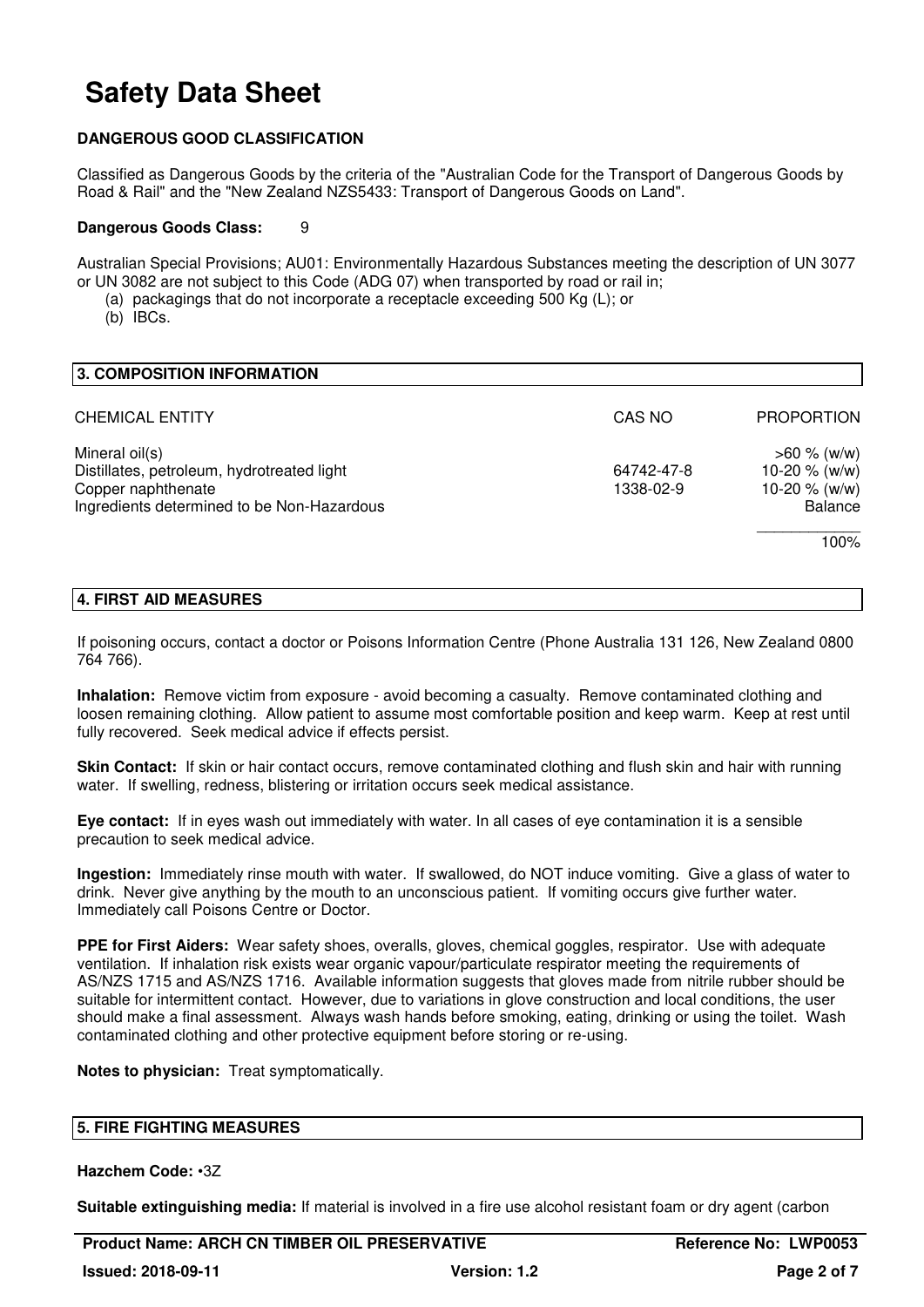dioxide, dry chemical powder).

**Specific hazards:** Combustible material.

**Fire fighting further advice:** On burning or decomposing may emit toxic fumes. Fire fighters to wear selfcontained breathing apparatus and suitable protective clothing if risk of exposure to vapour or products of combustion or decomposition.

### **6. ACCIDENTAL RELEASE MEASURES**

### **SMALL SPILLS**

Wear protective equipment to prevent skin and eye contamination. Avoid inhalation of vapours or dust. Wipe up with absorbent (clean rag or paper towels). Collect and seal in properly labelled containers or drums for disposal.

### **LARGE SPILLS**

Clear area of all unprotected personnel. Slippery when spilt. Avoid accidents, clean up immediately. Wear protective equipment to prevent skin and eye contamination and the inhalation of vapours. Work up wind or increase ventilation. Contain - prevent run off into drains and waterways. Use absorbent (soil, sand or other inert material). Collect and seal in properly labelled containers or drums for disposal. If contamination of crops, sewers or waterways has occurred advise local emergency services.

### **Dangerous Goods - Initial Emergency Response Guide No:** 47

### **7. HANDLING AND STORAGE**

**Handling:** Avoid eye contact and repeated or prolonged skin contact. Avoid inhalation of vapour, mist or aerosols.

**Storage:** Store in a cool, dry, well-ventilated place and out of direct sunlight. Store away from foodstuffs. Store away from incompatible materials described in Section 10. Store away from sources of heat and/or ignition. Store locked up. Keep container standing upright. Keep containers closed when not in use - check regularly for leaks.

This material is classified as a Class 9 Miscellaneous Dangerous Good as per the criteria of the "Australian Code for the Transport of Dangerous Goods by Road & Rail" and/or the "New Zealand NZS5433: Transport of Dangerous Goods on Land" and must be stored in accordance with the relevant regulations.

This material is a Scheduled Poison Schedule 5 (Caution) and must be stored, maintained and used in accordance with the relevant regulations.

### **8. EXPOSURE CONTROLS / PERSONAL PROTECTION**

**National occupational exposure limits:** No value assigned for this specific material by Safe Work Australia.

**Biological Limit Values:** As per the "National Model Regulations for the Control of Workplace Hazardous Substances (Safe Work Australia)" the ingredients in this material do not have a Biological Limit Allocated.

**Engineering Measures:** Natural ventilation should be adequate under normal use conditions.

**Personal Protection Equipment:** SAFETY SHOES, OVERALLS, GLOVES, CHEMICAL GOGGLES, RESPIRATOR.

Personal protective equipment (PPE) must be suitable for the nature of the work and any hazard associated with the work as identified by the risk assessment conducted.

Wear safety shoes, overalls, gloves, chemical goggles, respirator. Use with adequate ventilation. If inhalation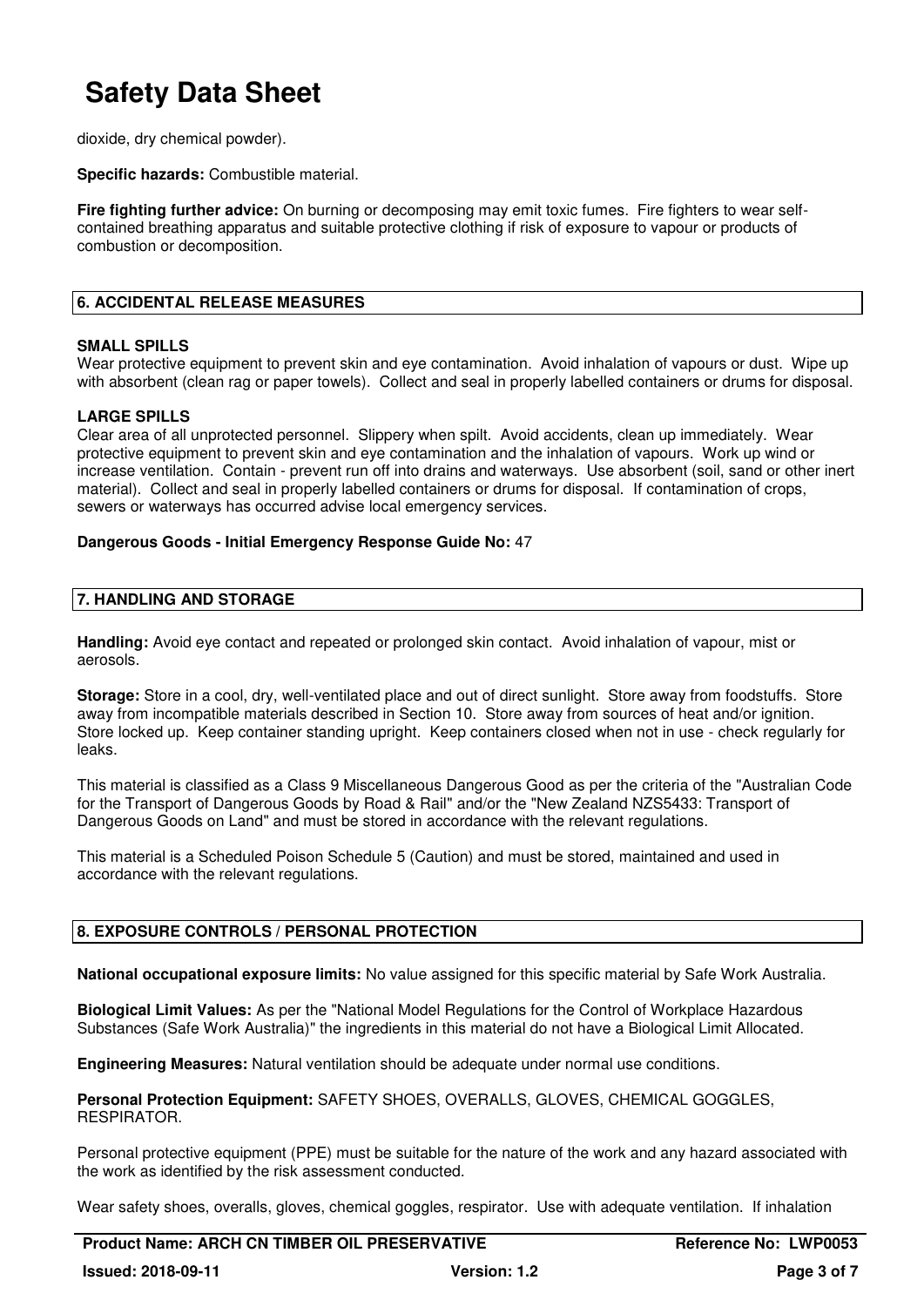risk exists wear organic vapour/particulate respirator meeting the requirements of AS/NZS 1715 and AS/NZS 1716. Available information suggests that gloves made from nitrile rubber should be suitable for intermittent contact. However, due to variations in glove construction and local conditions, the user should make a final assessment. Always wash hands before smoking, eating, drinking or using the toilet. Wash contaminated clothing and other protective equipment before storing or re-using.

**Hygiene measures:** Keep away from food, drink and animal feeding stuffs. When using do not eat, drink or smoke. Wash hands prior to eating, drinking or smoking. Avoid contact with clothing. Avoid eye contact and repeated or prolonged skin contact. Avoid inhalation of vapour, mist or aerosols. Ensure that eyewash stations and safety showers are close to the workstation location.

### **9. PHYSICAL AND CHEMICAL PROPERTIES**

| Form:<br>Colour:<br>Odour:                                                                                                                                                                                                         | Liquid<br>Oily fluid<br>Hydrocarbon                                       |                                                                                                                 |
|------------------------------------------------------------------------------------------------------------------------------------------------------------------------------------------------------------------------------------|---------------------------------------------------------------------------|-----------------------------------------------------------------------------------------------------------------|
| Solubility:<br><b>Specific Gravity:</b><br>Vapour Pressure (20 °C):<br>Flash Point (°C):<br>Flammability Limits (%):<br>Melting Point/Range (°C):<br>Boiling Point/Range (°C):<br>pH:<br><b>Viscosity:</b><br>Total VOC (g/Litre): | <b>Relative Vapour Density (air=1):</b><br>Autoignition Temperature (°C): | Insoluble in water<br>Approx 0.9<br>>1<br>N Av<br>180<br>N App<br>N Av<br>N Av<br>N Av<br>N App<br>N Av<br>N Av |
|                                                                                                                                                                                                                                    |                                                                           | (Tynical values only - consult specifics                                                                        |

(Typical values only - consult specification sheet)  $N Av = Not available, N App = Not applicable$ 

### **10. STABILITY AND REACTIVITY**

**Chemical stability:** This material is thermally stable when stored and used as directed.

**Conditions to avoid:** Elevated temperatures and sources of ignition.

**Incompatible materials:** Oxidising agents.

**Hazardous decomposition products:** Oxides of carbon and nitrogen, smoke and other toxic fumes.

**Hazardous reactions:** No known hazardous reactions.

### **11. TOXICOLOGICAL INFORMATION**

No adverse health effects expected if the product is handled in accordance with this Safety Data Sheet and the product label. Symptoms or effects that may arise if the product is mishandled and overexposure occurs are:

### **Acute Effects**

**Inhalation:** Material may be an irritant to mucous membranes and respiratory tract.

**Skin contact:** Contact with skin may result in irritation.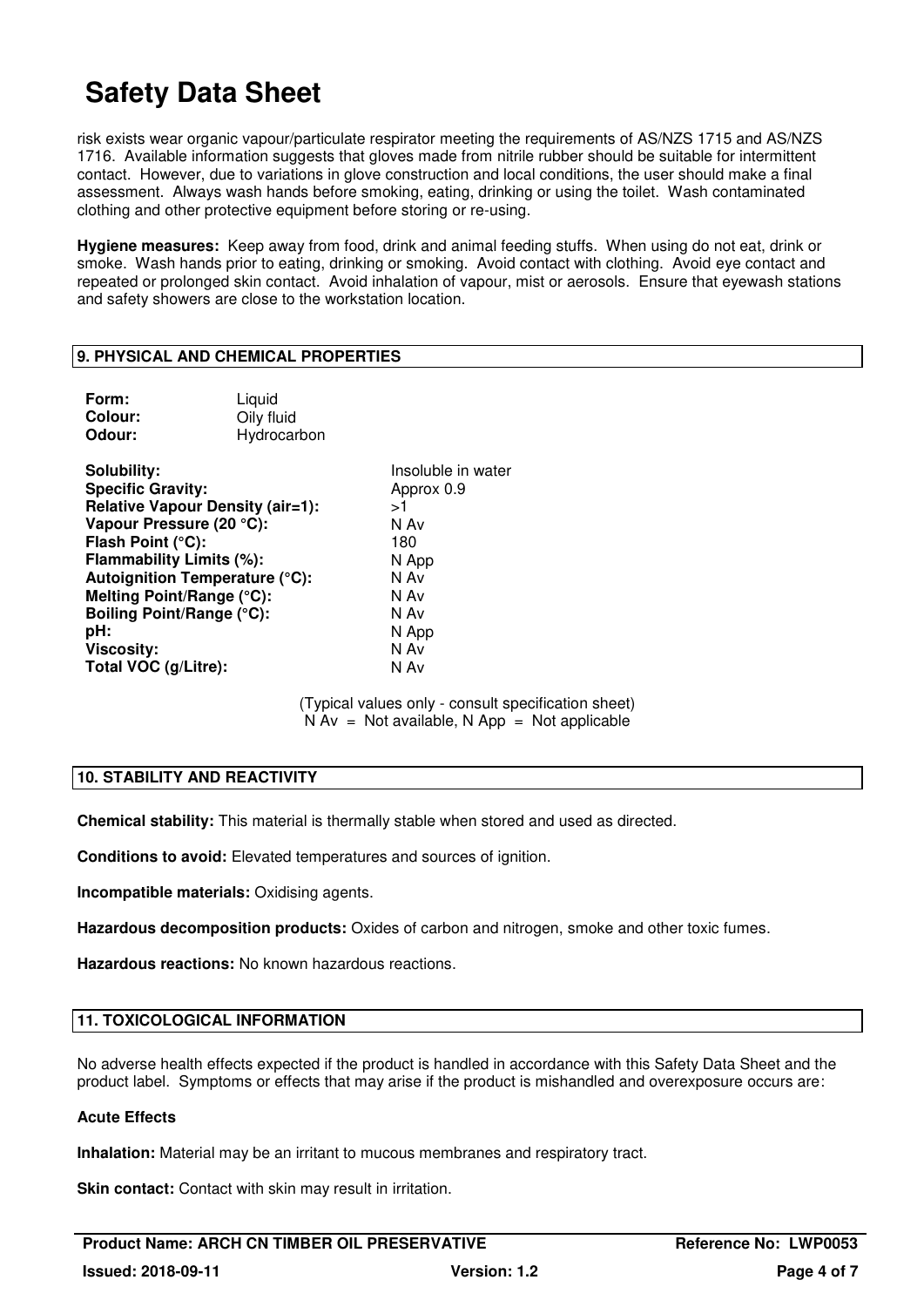**Ingestion:** Swallowing can result in nausea, vomiting and irritation of the gastrointestinal tract. May cause lung damage if swallowed. Small amounts of liquid aspirated into the respiratory system during ingestion or vomiting may cause bronchopneumonia or pulmonary oedema.

**Eye contact:** May be an eye irritant.

### **Acute toxicity**

**Inhalation:** This material has been classified as not hazardous for acute inhalation exposure. Acute toxicity estimate (based on ingredients):  $LC_{50} > 20.0$  mg/L for vapours or  $LC_{50} > 5.0$  mg/L for dust and mist.

**Skin contact:** This material has been classified as not hazardous for acute dermal exposure. Acute toxicity estimate (based on ingredients):  $LD_{50} > 2,000$  mg/Kg bw

**Ingestion:** This material has been classified as not hazardous for acute ingestion exposure. Acute toxicity estimate (based on ingredients):  $LD_{50} > 2,000$  mg/Kg bw

**Corrosion/Irritancy:** Eye: this material has been classified as not corrosive or irritating to eyes. Skin: this material has been classified as not corrosive or irritating to skin.

**Sensitisation:** Inhalation: this material has been classified as not a respiratory sensitiser. Skin: this material has been classified as not a skin sensitiser.

**Aspiration hazard:** This material has been classified as Aspiration Hazard - Category 1

**Specific target organ toxicity (single exposure):** This material has been classified as not a specific hazard to target organs by a single exposure.

### **Chronic Toxicity**

**Mutagenicity:** This material has been classified as not a mutagen.

**Carcinogenicity:** This material has been classified as not a carcinogen.

**Reproductive toxicity (including via lactation):** This material has been classified as not a reproductive toxicant.

**Specific target organ toxicity (repeat exposure):** This material has been classified as not a specific hazard to target organs by repeat exposure.

### **12. ECOLOGICAL INFORMATION**

Avoid contaminating waterways.

**Acute aquatic hazard:** This material has been classified as not hazardous for acute aquatic exposure. Acute toxicity estimate (based on ingredients): > 100 mg/L

**Long-term aquatic hazard:** This material has been classified as a Category Chronic 2 Hazard. Non-rapidly or rapidly degradable substance for which there are adequate chronic toxicity data available OR in the absence of chronic toxicity data, Acute toxicity estimate (based on ingredients): 1 - 10 mg/L, where the substance is not rapidly degradable and/or BCF  $\geq$  500 and/or log K<sub>ow</sub>  $\geq$  4.

**Ecotoxicity:** No information available.

**Persistence and degradability:** No information available.

**Bioaccumulative potential:** No information available.

**Mobility:** No information available.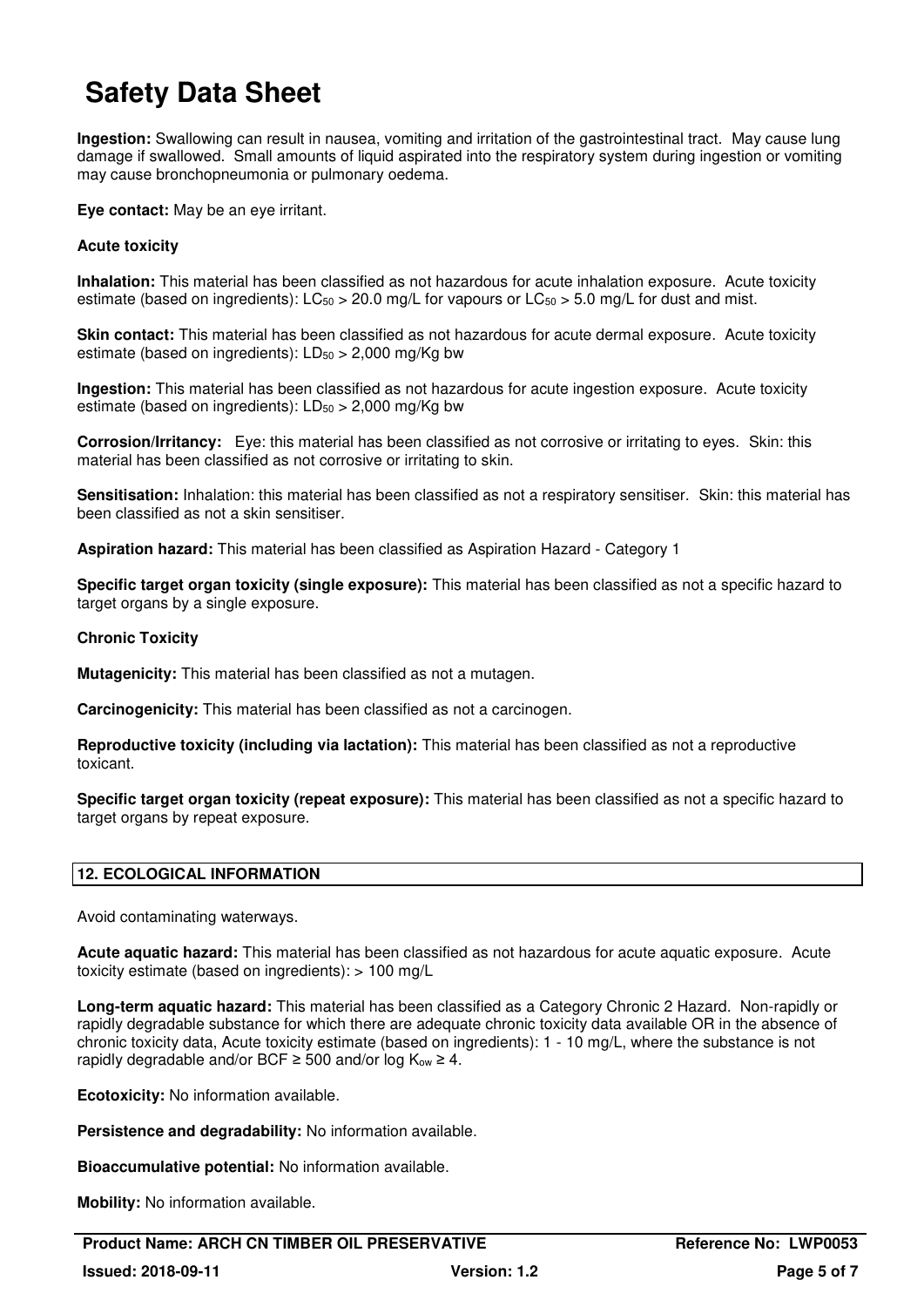### **13. DISPOSAL CONSIDERATIONS**

Persons conducting disposal, recycling or reclamation activities should ensure that appropriate personal protection equipment is used, see "Section 8. Exposure Controls and Personal Protection" of this SDS.

If possible material and its container should be recycled. If material or container cannot be recycled, dispose in accordance with local, regional, national and international Regulations.

#### **14. TRANSPORT INFORMATION**

#### **ROAD AND RAIL TRANSPORT**

Classified as Dangerous Goods by the criteria of the "Australian Code for the Transport of Dangerous Goods by Road & Rail" and the "New Zealand NZS5433: Transport of Dangerous Goods on Land".

Australian Special Provisions; AU01: Environmentally Hazardous Substances meeting the description of UN 3077 or UN 3082 are not subject to this Code (ADG 07) when transported by road or rail in;

(c) packagings that do not incorporate a receptacle exceeding 500 Kg (L); or

(d) IBCs.



**UN No:** 3082 **Dangerous Goods Class:** 9<br>**Packing Group:** 11 **Packing Group: Hazchem Code:** •3Z **Emergency Response Guide No:** 47

**Proper Shipping Name:** ENVIRONMENTALLY HAZARDOUS SUBSTANCE, LIQUID, N.O.S. (COPPER NAPHTHENATE, PETROLEUM DISTILLATES)

**Segregation Dangerous Goods:** Not to be loaded with explosives (Class 1). Note 1: Materials that are fire risks are incompatible with oxidising agents (Class 5.1) or organic peroxides (Class 5.2). Exemptions may apply.

#### **MARINE TRANSPORT**

Classified as Dangerous Goods by the criteria of the International Maritime Dangerous Goods Code (IMDG Code) for transport by sea. This material is classified as a Marine Pollutant (P) according to the International Maritime Dangerous Goods Code.



**UN No:** 3082 **Dangerous Goods Class:** 9 **Packing Group:** III

**Proper Shipping Name:** ENVIRONMENTALLY HAZARDOUS SUBSTANCE, LIQUID, N.O.S. (COPPER NAPHTHENATE, PETROLEUM DISTILLATES)

#### **AIR TRANSPORT**

Classified as Dangerous Goods by the criteria of the International Air Transport Association (IATA) Dangerous